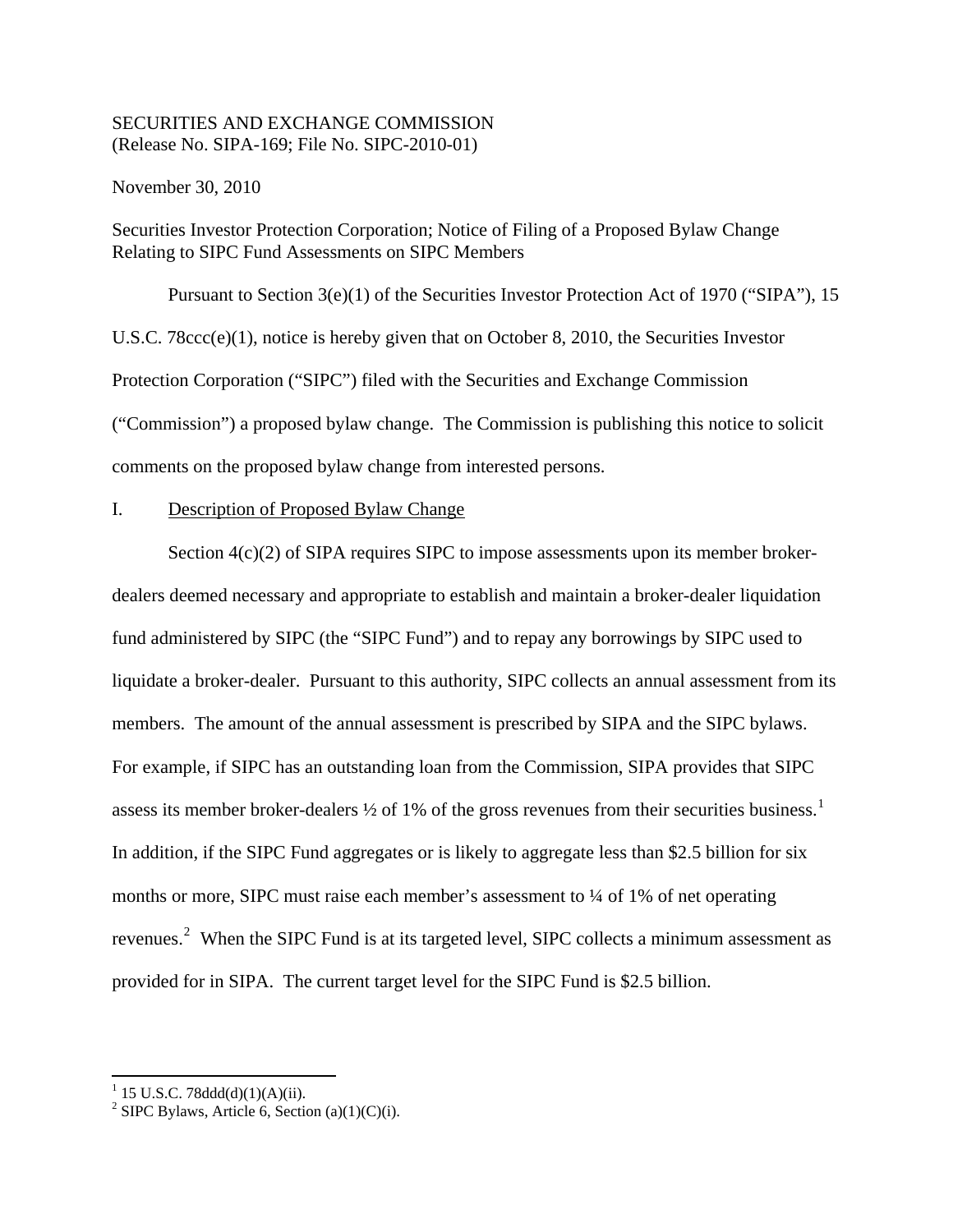The Dodd-Frank Wall Street Reform and Consumer Protection Act of 2010 ("Dodd-Frank Act") amended SIPA to change the minimum assessment from an amount not to exceed \$150 to an amount not to exceed 0.02 percent of the gross revenues from the securities business of the SIPC member.<sup>[3](#page-1-0)</sup> Under Article 6 of the SIPC bylaws, SIPC must assess its members a minimum amount (\$150) unless certain conditions apply. Because in some cases an assessment of \$150 would exceed 0.02 percent of the gross revenues, the SIPC Assessment bylaw must be amended to be consistent with the Dodd-Frank Act. First, SIPC has proposed to amend Article 6, Section 1(a)(1)(B) of the SIPC bylaws by replacing "\$150" with the term "0.02 percent of the net operating revenues from the securities business." This amendment clarifies that the minimum assessment for members, once the SIPC Fund reaches its target, is 0.02 percent of a member's net operating revenues, not \$150. Second, SIPC has proposed deleting Section 1(a)(3) of Article 6, which stated that \$150 was the minimum assessment a SIPC member would be required to pay in any calendar year. These amendments were approved by SIPC's Board of Directors on September 16, 2010.

As indicated above, SIPC's bylaw changes refer to "net operating revenues" instead of "gross revenues." Since 1991, when assessing on a percentage basis (i.e., not a flat \$150 minimum assessment), SIPC has based the assessment amount on a percentage of net operating revenues, not gross revenues, from the securities business. In 1991, a SIPC Task Force study found that securities firms no longer structured their business on a gross revenue basis but instead used a net operating revenue basis, which excludes interest expense and dividend expense in accounting for revenue. SIPC bases its assessment on the net revenues associated with that business, which it believes is consistent with SIPA. Basing the assessment on net operating revenues as opposed to gross revenues will decrease the amount of the assessment in

<span id="page-1-0"></span> <sup>3</sup> The Dodd Frank Act, Section 929V.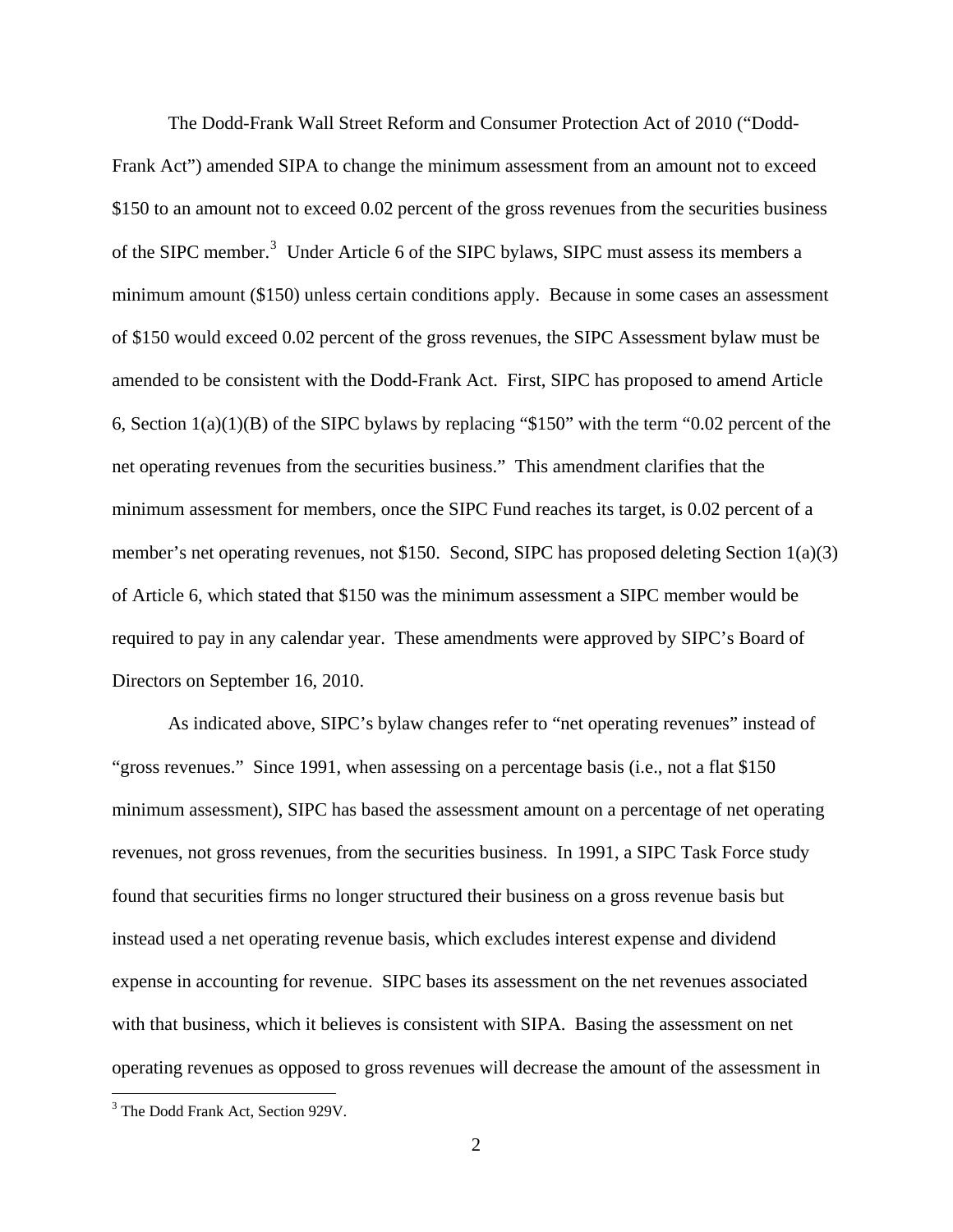most situations. However, under SIPA, SIPC may adjust the basis for collecting assessments and the amount of assessments as long as the assessments are within the parameters prescribed in  $SIPA.<sup>4</sup>$  $SIPA.<sup>4</sup>$  $SIPA.<sup>4</sup>$  Using a minimum assessment of 0.02 percent of net operating revenues would not cause the amount of the assessment to exceed the maximum amount permitted for the minimum assessment under Section  $4(d)(1)(C)$  of SIPA, as amended by the Dodd-Frank Act.

In 1991, when SIPC changed its assessment methodology from gross revenues to net operating revenues, the Commission published notice of the proposed change and requested comment.<sup>[5](#page-2-1)</sup> The comments received were in support of the proposed change, which made the assessments more consistent with how industry revenues are calculated.<sup>[6](#page-2-2)</sup>

### II. Need for Public Comment

Section 3(e)(1) of SIPA provides that SIPC must file with the Commission a copy of proposed bylaw changes. That section further provides that bylaw changes shall take effect 30 days after filing, unless the Commission either; (i) disapproves the change as contrary to the public interest or the purposes of SIPA, or (ii) finds that the change involves a matter of such significant public interest that public comment should be obtained. Thus, under Section  $3(e)(1)$ of SIPA, a proposed bylaw change does not have to be noticed for public comment. However, under Section  $3(e)(1)(B)$  of SIPA, the Commission can find that "such proposed change involves" a matter of such significant public interest that public comment should be obtained," in which case, the Commission may, after notifying SIPC in writing of such finding, require that the proposed bylaw change be considered by the same procedures as a proposed rule change

  $4$  15 U.S.C. 78ddd(c)(2) and 78lll(9).

<span id="page-2-1"></span><span id="page-2-0"></span><sup>&</sup>lt;sup>5</sup> Securities Investor Protection Corporation; Notice of Proposed Bylaw Change Relating to SIPC Fund Assessments on SIPC Members, Rel. No. SIPA-156, 56 FR 51952 (Oct. 16, 1991).

<span id="page-2-2"></span><sup>&</sup>lt;sup>6</sup> Securities Investor Protection Corporation; Order Approving Proposed Bylaw Change Relating to SIPC Fund Assessments on SIPC Members, Rel. No. SIPA-157, 56 FR 60145 (Nov. 27, 1991).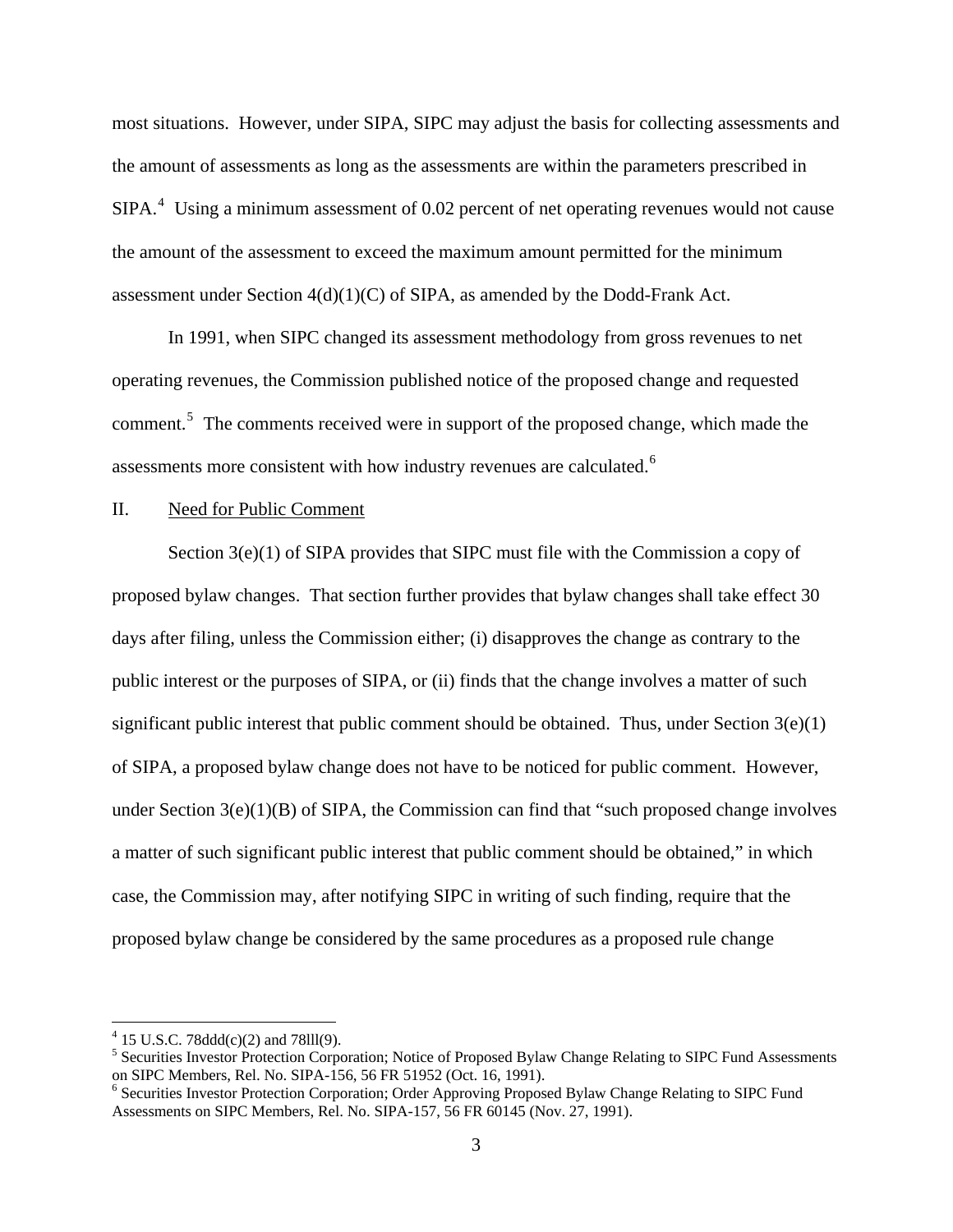including, among other things, publication in the Federal Register and opportunity for public comment.

The SIPC Fund, which is built from assessments on its members and the interest earned on the fund, is used for the protection of customers of members liquidated under SIPA to maintain investor confidence in the securities markets. In light of this fact and that the bylaw change provides for a new minimum assessment methodology, the Commission finds, pursuant to Section  $3(e)(1)(B)$  of SIPA, that the proposed bylaw change involves a matter of such significant public interest that public comment should be obtained and that the procedures applicable to proposed SIPC rule changes in Section 3(e)(2) of SIPA should be followed. As required by Section 3(e)(1)(B) of SIPA, the Commission has notified SIPC of this finding in writing.

## III. Date of Effectiveness of the Proposed Bylaw Change and Timing for Commission Action

 Within 35 days of the date of publication of this notice in the Federal Register, or within such longer period: (i) as the Commission may designate up to 90 days of such date if it finds such longer period to be appropriate and publishes its reasons for so finding or (ii) as to which SIPC consents, the Commission will: (A) By order approve such proposed bylaw change, or (B) Institute proceedings to determine whether the proposed bylaw change should be disapproved.

### IV. Solicitation of Comments

 Interested persons are invited to submit written data, views, and arguments concerning the foregoing. Comments may be submitted by any of the following methods:

#### Electronic comments:

• Use the Commission's Internet comment form (http://www.sec.gov/rules/other.shtml); or

4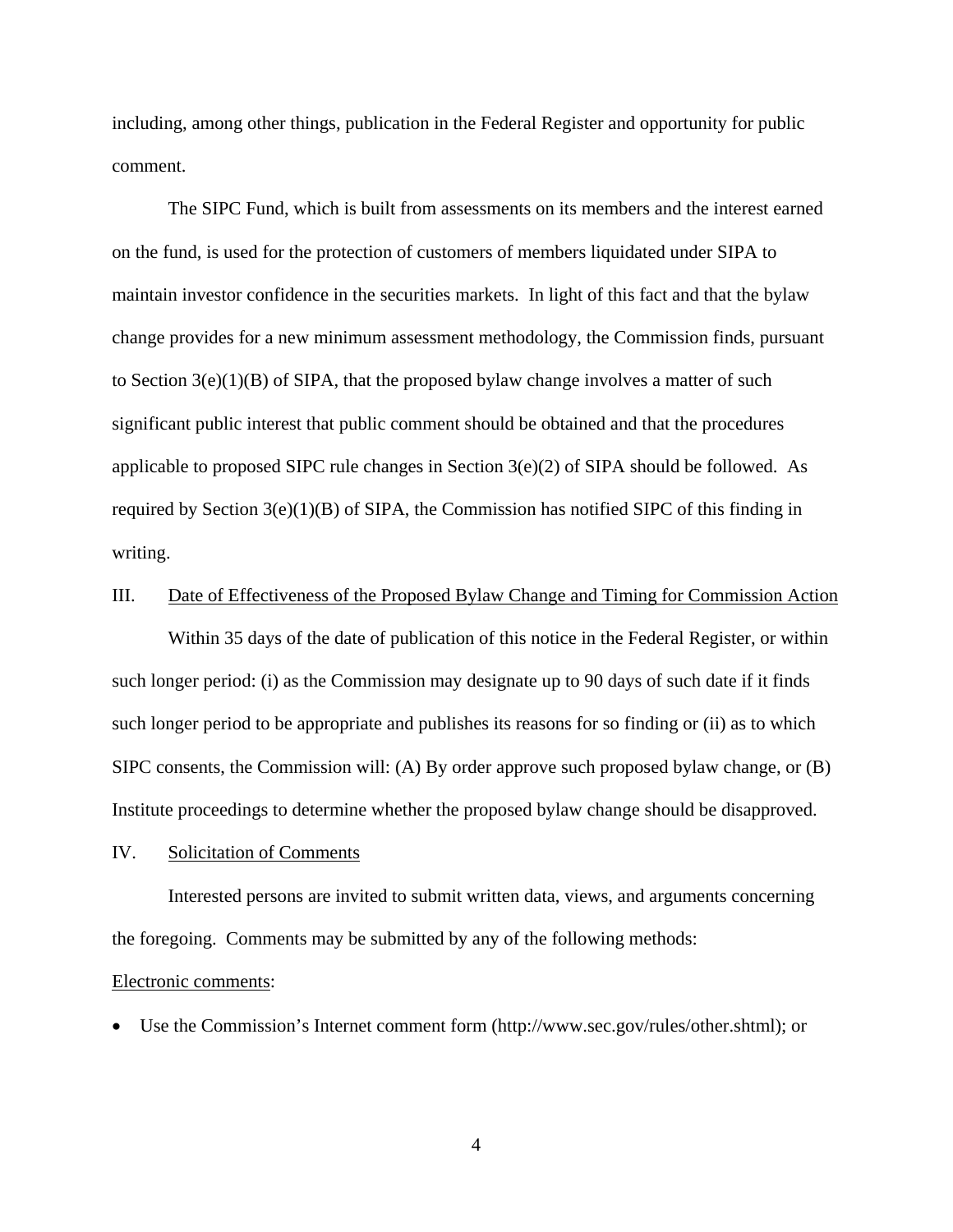• Send an e-mail to rule-comments@sec.gov. Please include File Number SIPC-2010-01 on the subject line.

#### Paper comments:

• Send paper comments in triplicate to Elizabeth M. Murphy, Secretary, Securities and Exchange Commission, Station Place, 100 F Street, NE, Washington, DC 20549-1090.

All submissions should refer to File Number SIPC-2010-01. This file number should be included on the subject line if e-mail is used. To help the Commission process and review your comments more efficiently, please use only one method. The Commission will post all comments on the Commission's Internet website (http://www.sec.gov/rules/other.shtml). Copies of the submission, all subsequent amendments, all written statements with respect to the proposed rule change that are filed with the Commission, and all written communications relating to the proposed rule change between the Commission and any person, other than those that may be withheld from the public in accordance with the provisions of 5 U.S.C. 552, will be available for website viewing and printing in the Commission's Public Reference Room, 100 F Street, NE, Washington, DC 20549, on official business days between the hours of 10:00 a.m. and 3:00 p.m. All comments received will be posted without change; the Commission does not